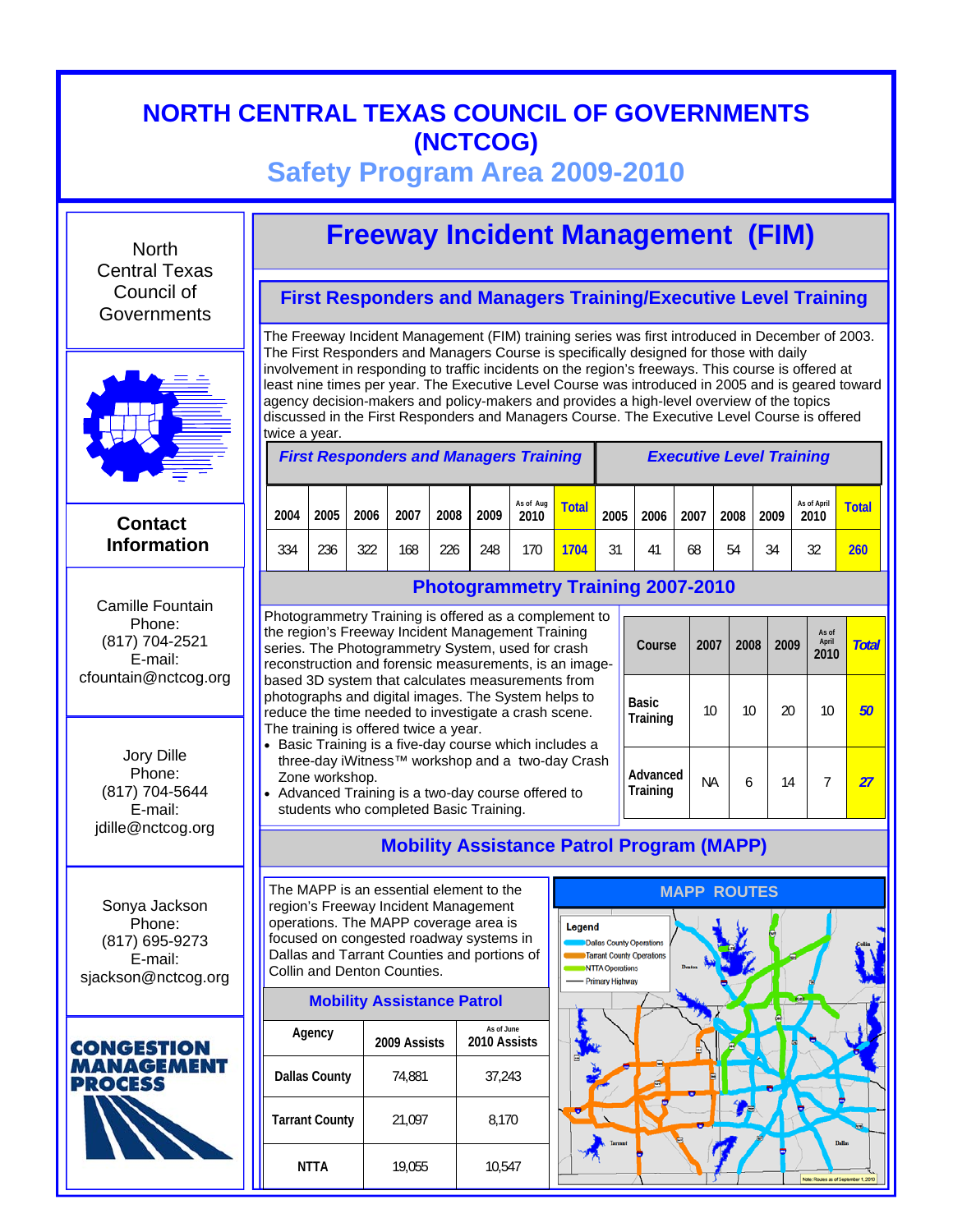## **NCTCOG 16-County Regional Crash Data 2007-2009**

In 2008, NCTCOG began to receive regional crash data from TxDOT's Crash Records Information System (CRIS). The data will be used to develop a Regional Safety Information System, which will be a clearinghouse for safetyrelated incident data from incidents that occur in the region. The collected data will help identify crash hotspots and assist in the development of improvement strategies for the locations. The performance measures below highlight reportable crashes and fatalities that occurred in the North Texas region in 2007, 2008 and 2009.

| <b>2007-2009 Crashes</b>                                                                                                 |         |        |        | 2007-2009 Fatalities |                   |                |      |                |                          |
|--------------------------------------------------------------------------------------------------------------------------|---------|--------|--------|----------------------|-------------------|----------------|------|----------------|--------------------------|
| County                                                                                                                   | 2007    | 2008   | 2009   | % Change             | County            | 2007           | 2008 | 2009           | % Change<br>2008 to 2009 |
| Collin                                                                                                                   | 10,528  | 9.884  | 10,021 | 1.39%                | Collin            | 63             | 57   | 61             | 7.02%                    |
| <b>Dallas</b>                                                                                                            | 36,345  | 35,357 | 36,942 | 4.48%                | <b>Dallas</b>     | 316            | 355  | 233            | $-34.37%$                |
| <b>Denton</b>                                                                                                            | 8,105   | 7,910  | 7,910  | 0.00%                | <b>Denton</b>     | 73             | 56   | 53             | $-5.36%$                 |
| <b>Ellis</b>                                                                                                             | 2,180   | 2,158  | 1,997  | $-7.46%$             | <b>Ellis</b>      | 33             | 30   | 22             | $-26.67%$                |
| Erath                                                                                                                    | 764     | 615    | 596    | $-3.09%$             | Erath             | 14             | 16   | 22             | 37.50%                   |
| Hood                                                                                                                     | 1,007   | 931    | 696    | $-25.24%$            | Hood              | 18             | 22   | 12             | $-45.45%$                |
| Hunt                                                                                                                     | 1,239   | 1,103  | 1,153  | 4.53%                | <b>Hunt</b>       | 38             | 32   | 23             | $-28.13%$                |
| Johnson                                                                                                                  | 3,106   | 3,031  | 2,372  | $-21.74%$            | <b>Johnson</b>    | 43             | 40   | 36             | $-10.00\%$               |
| Kaufman                                                                                                                  | 1,624   | 1,563  | 1,484  | $-5.05%$             | Kaufman           | 35             | 27   | 25             | $-7.41%$                 |
| Navarro                                                                                                                  | 1,083   | 1,158  | 1,151  | $-0.60%$             | <b>Navarro</b>    | 12             | 21   | 9              | $-57.14%$                |
| Palo Pinto                                                                                                               | 615     | 612    | 568    | $-7.19%$             | <b>Palo Pinto</b> | 13             | 14   | 14             | $0.00\%$                 |
| Parker                                                                                                                   | 2,093   | 1,879  | 1,940  | 3.25%                | Parker            | 28             | 30   | 28             | $-6.67%$                 |
| Rockwall                                                                                                                 | 939     | 1,072  | 905    | $-15.58%$            | <b>Rockwall</b>   | $\overline{4}$ | 4    | 6              | 50.00%                   |
| <b>Somervell</b>                                                                                                         | 173     | 202    | 157    | $-22.28%$            | Somervell         | 4              | 7    | $\overline{7}$ | $0.00\%$                 |
| <b>Tarrant</b>                                                                                                           | 29,672  | 27,668 | 27,927 | 0.94%                | <b>Tarrant</b>    | 219            | 194  | 199            | 2.58%                    |
| Wise                                                                                                                     | 1,059   | 1,056  | 909    | -13.92%              | Wise              | 36             | 36   | 19             | $-47.22%$                |
| <b>Total</b>                                                                                                             | 100,532 | 96,199 | 96.728 | 0.55%                | <b>Total</b>      | 949            | 941  | 769            | $-18.28%$                |
| Source: (Fatalities) - Fatality Analysis Reporting System (FARS) Web-Based Encyclopedia (http://www-fars.nhtsa.dot.gov/) |         |        |        |                      |                   |                |      |                |                          |

*Source: (Crashes) - TxDOT's Crash Records Information System (CRIS) - All TxDOT disclaimers apply to this information.* 

Note: A reportable motor vehicle crash is defined by TxDOT as: "Any crash involving a motor vehicle in transport that occurs or originates on a traffic way, results in injury<br>to or death of any person, or damage to propert

## **NCTCOG 12-County MPA HazMat Incidents**

The performance measures below highlight Hazardous Material (HazMat) incidents that occurred on limited access facilities within the NCTCOG 12-county MPA boundary. The data only include incidents that are classified as Mobile Incidents. Other classifications of incidents may have occurred.

| 2005-2009 HazMat Incidents             |                |          |                          |                          |                |  |
|----------------------------------------|----------------|----------|--------------------------|--------------------------|----------------|--|
| <b>COUNTY</b>                          | 2005           | 2006     | 2007                     | 2008                     | 2009           |  |
| Collin                                 | 1              | 4        | $\overline{\mathcal{L}}$ | $\overline{\mathcal{L}}$ | $\overline{2}$ |  |
| <b>Dallas</b>                          | 15             | 14       | 8                        | 7                        | 5              |  |
| Denton                                 | 0              | 2        | 2                        | 3                        | 1              |  |
| <b>Ellis</b>                           | 2              | 3        | 3                        | 0                        | 5              |  |
| Hood                                   | 0              | 0        | 0                        | 0                        | 0              |  |
| Hunt                                   | $\Omega$       | $\Omega$ | 0                        | $\Omega$                 | 1              |  |
| Johnson                                | $\overline{2}$ | 0        | 0                        | 0                        | 0              |  |
| Kaufman                                | 0              | 1        | 0                        | 1                        | 0              |  |
| Parker                                 | 0              | 1        | 0                        | 0                        | 1              |  |
| Rockwall                               | 0              | 0        | 0                        | 0                        | 0              |  |
| Tarrant                                | 4              | 5        | 2                        | 4                        | 3              |  |
| Wise                                   | 1              | 0        | 1                        | 0                        | $\overline{2}$ |  |
| <b>Total</b>                           | 25             | 30       | 18                       | 17                       | 20             |  |
| Source: National Response Center (NRC) |                |          |                          |                          |                |  |

 $\overline{121}$ Dent 蹦 Sio Wise  $\overline{\mathrm{res}}$ 扁 Parke  $\overline{\mathbf{m}}$ ä m 篩 Legend  $\triangle$  2009 Hazardous Cargo Route Transuranic Radioactive Waste Cargo Primary Highway Major Arterial Secondary Highway

**2009 HazMat Incident Locations Map**